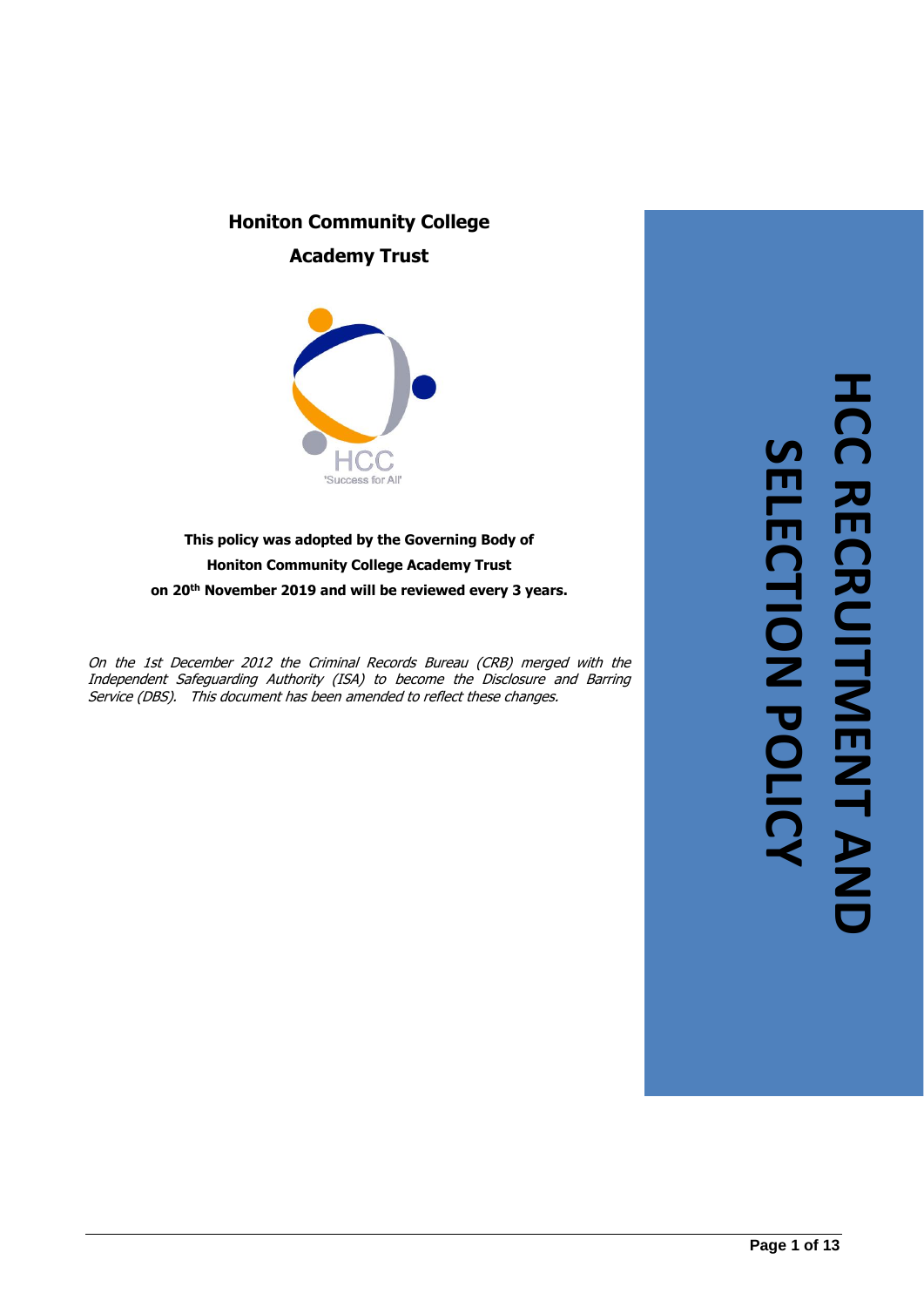# **CONTENTS**

| 1.             | Introduction and purpose                       | 3              |  |
|----------------|------------------------------------------------|----------------|--|
| 2.             | <b>Policy Statement</b>                        | 3              |  |
| 3.             | Key Legislation, Policy and Guidance           | 3              |  |
| 4.             | Selection panel                                | 5              |  |
| 5.             | Analysis of Post Requirement                   | 5              |  |
| 6              | Review/Production of Job Description           | 5              |  |
| 7.             | Review/Production of Person Specification      | 5              |  |
| 8.             | New or Amended posts                           | 6              |  |
| 9.             | Advertising the Post                           | 6              |  |
| 10.            | Shortlisting                                   | $\overline{7}$ |  |
| 11.            | References                                     | $\overline{7}$ |  |
| 12.            | Assessment and Selection                       | 8              |  |
| 13.            | Eligibility to work in the UK                  | 9              |  |
| 14.            | <b>Overseas Trained Teachers</b>               | 9              |  |
| 15.            | Appointments                                   | 9              |  |
| 16.            | Induction                                      | 10             |  |
| 17.            | Probationary period                            | 10             |  |
| 18.            | Volunteers                                     | 10             |  |
| 19.            | Remuneration                                   | 10             |  |
|                | Appendix - Recruitment and Selection Flowchart |                |  |
| Policy History |                                                |                |  |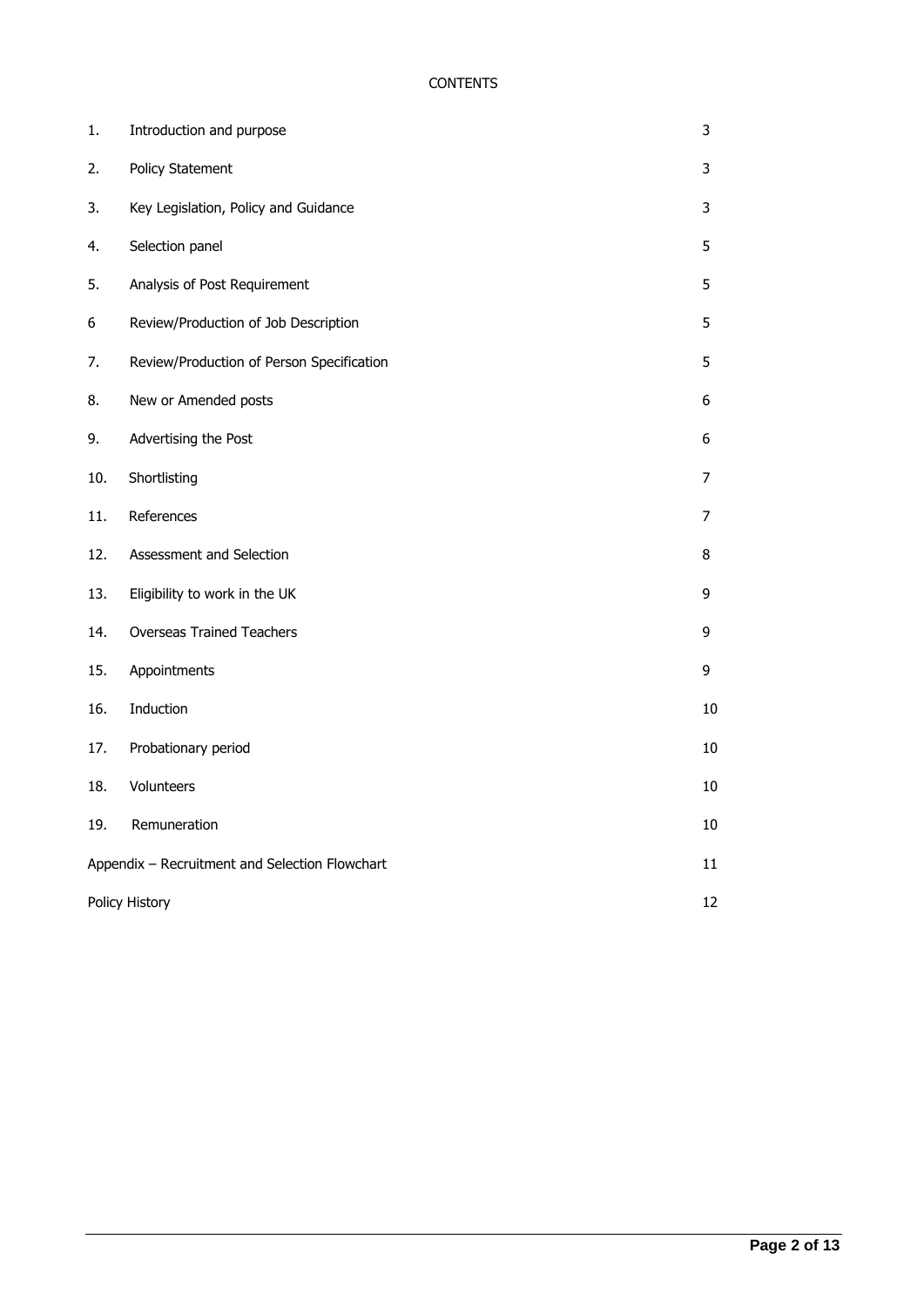#### <span id="page-2-0"></span>**1. INTRODUCTION & PURPOSE**

- 1.1. This policy is provided for the Governing Body to consider for adoption.
- 1.2. This policy is designed to ensure that people who are unsuitable to work with children, young people and their families, are deterred and prevented from working within the college environment. This policy directly endorses and supports the mandatory guidance in 'Safeguarding Children and Safer Recruitment in Education' Recruitment and selection in colleges must focus on safeguarding children by reducing the risk of harm through the employment of suitable, appropriately screened, vetted and checked individuals.
- 1.3. This policy provides a consistent approach to recruitment and selection of staff and volunteers in the college, integrating equality objectives and providing a framework to assist colleges in meeting their legal obligations.
- 1.4. The Governing Body is the employer of the staff in Honiton Community College Academy Trust and has overall responsibility for staffing matters.
- 1.5. At least one representative from the college ELT and/or governing body with responsibility for recruitment and selection must undertake the Children's' Workforce Development Council (CWDC) 'Safer Recruitment' online training or Safer Recruitment and Managing Allegations training as provided by Devon County Council. Ofsted will request evidence as part of their inspections that this requirement has been met. It is college policy for all ELT to have undergone this training as well as key governors.
- 1.6 There is a legal duty on all public bodies to actively promote equal opportunities, eliminate discrimination, promote positive attitudes to disabled people and to take account of disabilities.

# <span id="page-2-1"></span>**2. POLICY STATEMENT**

- 2.1. The college is committed to safeguarding and promoting the welfare of children and young people and expects all staff and volunteers to share this commitment.
- 2.2. The college aims to ensure that recruitment effectively and efficiently supports the provision of high quality education to the children of Devon. The college's objective in carrying out recruitment is to fill vacancies with people of the highest quality, drawn from the widest possible 'pool', cost effectively and without undue delay, whilst adhering to principles of fairness and equality.
- 2.3. No employee, potential employee or applicant will be unlawfully disadvantaged on the grounds of age, race or ethnicity, disability, gender and marital status, gender identity, sexual orientation, religion or belief.
- 2.4 In adopting this policy the Governing Body is committed to:
	- Developing and promoting the college.
	- Appointing on merit.
	- Being open and transparent.
	- Valuing all individuals involved in the recruitment process.
	- Valuing existing staff and helping them realise their potential.
	- Giving appropriate and proper consideration to all applicants.
	- Working towards developing a workforce that in its diversity can provide an appropriate and professional education to the children.
	- Actively engaging with under-represented sectors of the community where possible.
		- Using flexible working arrangements, where appropriate, to encourage a diversity of applicants.
	- Ensuring that assessment techniques and tests are free from any bias that might unlawfully discriminate.
	- Giving consideration to making reasonable adjustments at all stages of the recruitment process for applicants with a disability.

# <span id="page-2-2"></span>**3. KEY LEGISLATION, POLICY AND GUIDANCE**

This Recruitment and Selection Policy is underpinned by:

#### **3.1 Legislation specifying employment rights:**

- Employment Rights Act 1996
- Employment Act 2002
- Fixed Term Employee Regulations 2002
- Part-time Workers Regulations 2000 (Amendment) 2002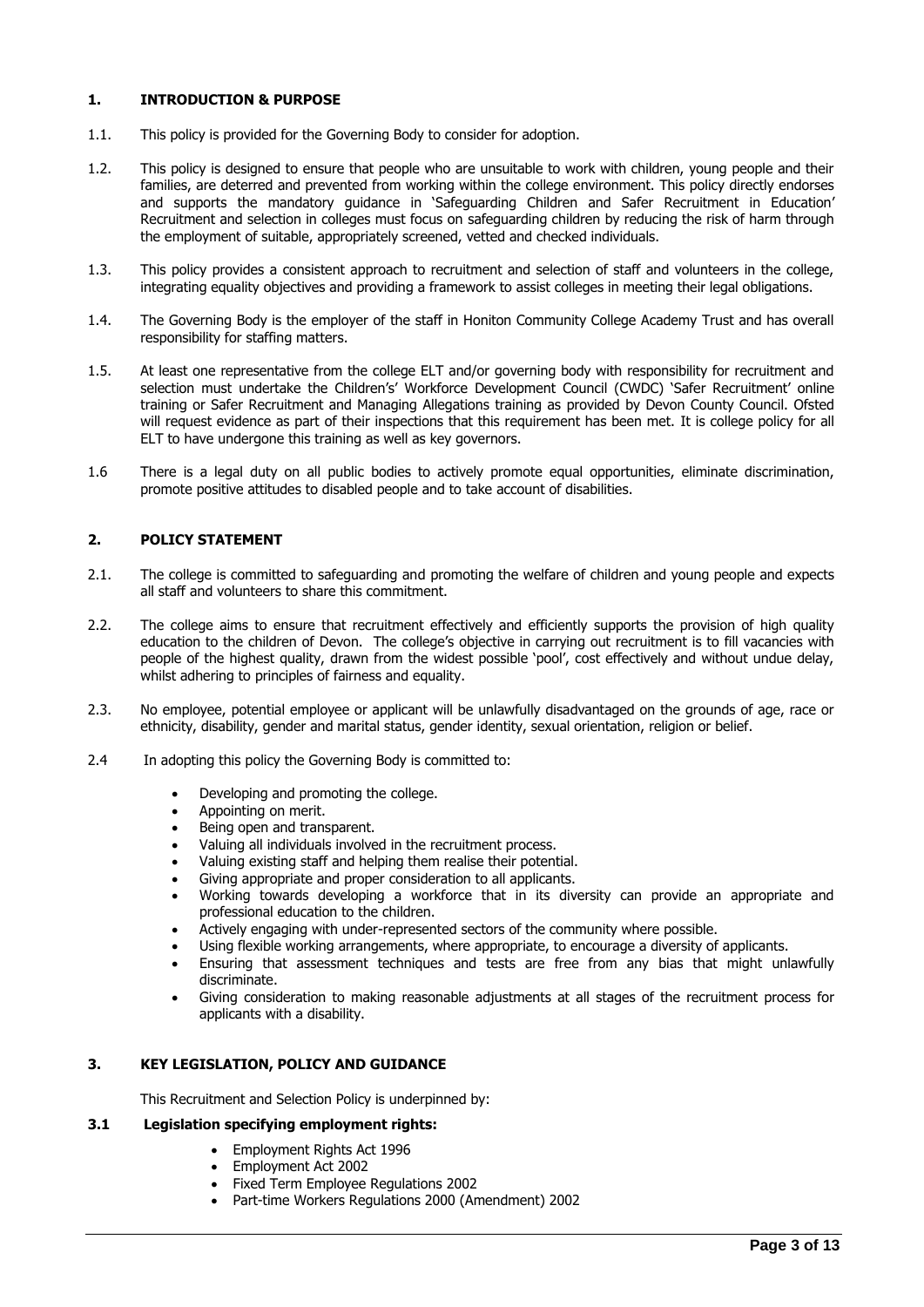- Education Act 2002
- Equality Act 2010

## **3.2 Equality legislation:**

- 3.2.1 Equality legislation covers all aspects of the recruitment and employment process and protects applicants with "protected characteristics" against discrimination. "Protected characteristics" are:
	- age
	- disability
	- gender reassignment
	- marriage and civil partnership • pregnancy and maternity
	-
	- race
	- religion of belief • sex
	-
	- sexual orientation
- 3.2.2 The main types of discrimination set out in legislation are:
	- Direct less favourable treatment
	- Indirect practices that put a person at a particular disadvantage
	- Associative where discrimination takes place against someone who is associated with another person who has a protected characteristic i.e. a person who cares for someone with a disability
	- Perceived where someone is treated less favourable because they are perceived to have a protected characteristic i.e. a certain religious belief, even if that perception is incorrect
	- Victimisation treating someone less favourable because they have made a complaint or allegation of discrimination, or given evidence in good faith, in connection with the Equality Act 2010
	- Harassment unwanted conduct relating to a protected characteristic, that has the purpose or effect of violating a person's dignity or creating an intimidating, hostile, degrading, humiliating or offensive environment for the person.

The 2010 Equality Act also provides guidance on Sexual Harassment and Third Party Harassment.

- 3.2.3 The Equality legislation applies to everyone, including:
	- employees;
	- workers who are not employees but who work under a contract for services;
	- applicants for jobs;
	- volunteers;
	- agency workers;
	- contract workers;
	- trainees undertaking or seeking vocational training;
	- students.
- 3.2.4 The Equality Act is supported by a Code of Practice which sets out good employment practice and guidance on how to ensure compliance with legal requirements. Although not legally binding, the Code will be taken into account by Employment Tribunals as evidence of good employment practice. The Code of Practice can be found on the Equality and Human Rights Commission website, and will be amended from time to time.
- 3.2.5 In addition to the other forms of discrimination set out in the Equality Act, people with a disability are protected from:
	- Unfavourable treatment due to something connected with their disability this differs from direct/indirect discrimination because there does not have to be anyone to compare the treatment of the disabled person with;
	- Failure to make "reasonable adjustments" these must be made if a disabled candidate is placed at a substantial disadvantage, i.e. anything that is not minor or trivial, by any aspect of the recruitment process. What is reasonable will depend on the effectiveness of the adjustment in overcoming the disadvantage and the ability of the employer to make the required changes. Changes may have to be made to the recruitment process, duties, working practices and terms and conditions of employment, even when that involves treating disabled people more favourably.
- 3.2.6 It is also unlawful to discriminate against employees, job applicants and trainees because of their age.

#### **3.3 Legislation and guidance for the protection of children:**

- Children Act 1989
- Education Act 2002
- Children Act 2004
- Rehabilitation of Offenders Act 1974

Keeping Children Safe in Education September 2019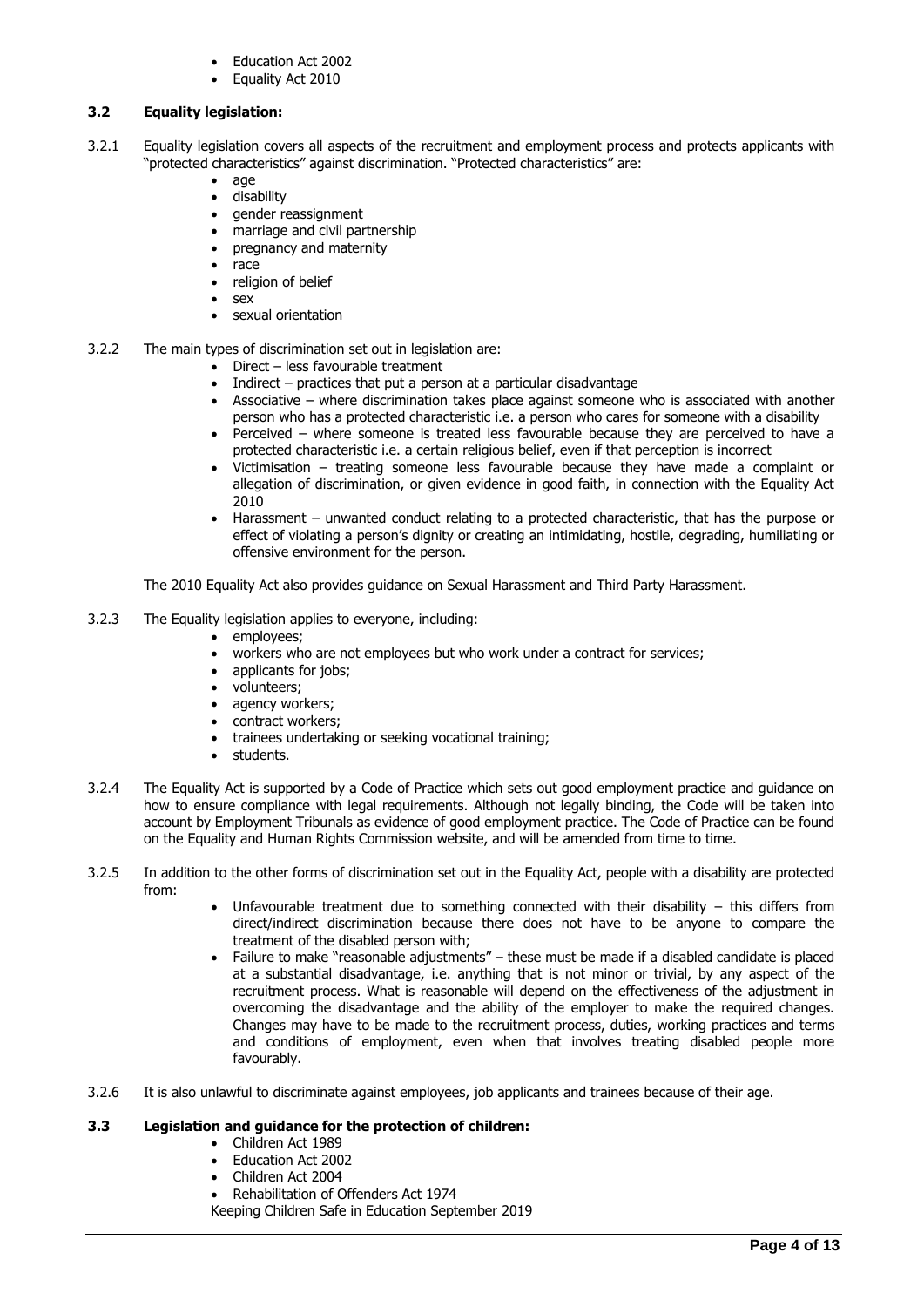#### **3.4 Legislation, policy and guidance giving rights of access to information at of all stages of the recruitment process:**

- Data Protection Act 2018
- Freedom of Information Act 2004
- Equality Standard for Local Government
- Best Recruitment Practice
- National and HCC Conditions of Service

#### **4. SELECTION PANEL**

- 4.1 The Governing Body has overall responsibility for all staff appointments in the college. The Governing Body may delegate these responsibilities to the Principal, or a group of governors in the case of a new Principal appointment.
- 4.2 The Principal will normally be expected to lead in determining staff appointments outside the leadership group. The Principal may delegate the responsibility for these matters to one of his ELT in exceptional circumstances.
- 4.3 Prior to the selection process beginning, a selection panel of at least two people and ideally three will be identified. The same people should conduct the whole recruitment and selection process.
- 4.4 The selection panel should, if possible include women and men.
- 4.5 At least one of the members of the selection panel will have successfully undertaken the online or taught Safer Recruitment training programme.
- 4.6 It should be checked that the selection committee members are not related to, or have a close personal relationship with any candidate.

## **5. ANALYSIS OF POST REQUIREMENT**

- 5.1 When a post becomes vacant, an analysis should be undertaken to establish whether the vacancy needs to be filled. If so, the requirements of the post must be reviewed. This will include the working hours of the post, aspects of the role and how they relate to the overall objectives of the college.
- 5.2 The Principal and Governing Body will need to consider the financial implications of creating a new post, or increasing the working hours of an existing post.
- 5.3 All jobs will be considered suitable for flexible working unless Governing Bodies can clearly demonstrate that there is a legitimate reason for not doing so. See college website for Flexible Working Policy.

#### **6. REVIEW/PRODUCTION OF JOB DESCRIPTION**

- 6.1 The job description for the vacant post should be reviewed to ensure it reflects the requirements of the post. If there is no job description, one should be produced.
- 6.2 The job description should state:
	- The main duties and responsibilities of the post
	- The post holder's responsibility for promoting and safeguarding the welfare of children and young persons, including the extent of the contact the person will have with children and his/her degree of responsibility for them.

#### **7. REVIEW/PRODUCTION OF PERSON SPECIFICATION**

- 7.1 The person specification sets out the selection criteria specifying the essential and desirable attributes needed by the successful candidate. These attributes should include:
	- Qualifications, experience and any other requirements needed to perform the role
	- Competences and qualities that the successful candidate should be able to demonstrate, including suitability to work with children.

These requirements should be justifiable and clearly defined to show that no section of the community is being unlawfully discriminated against.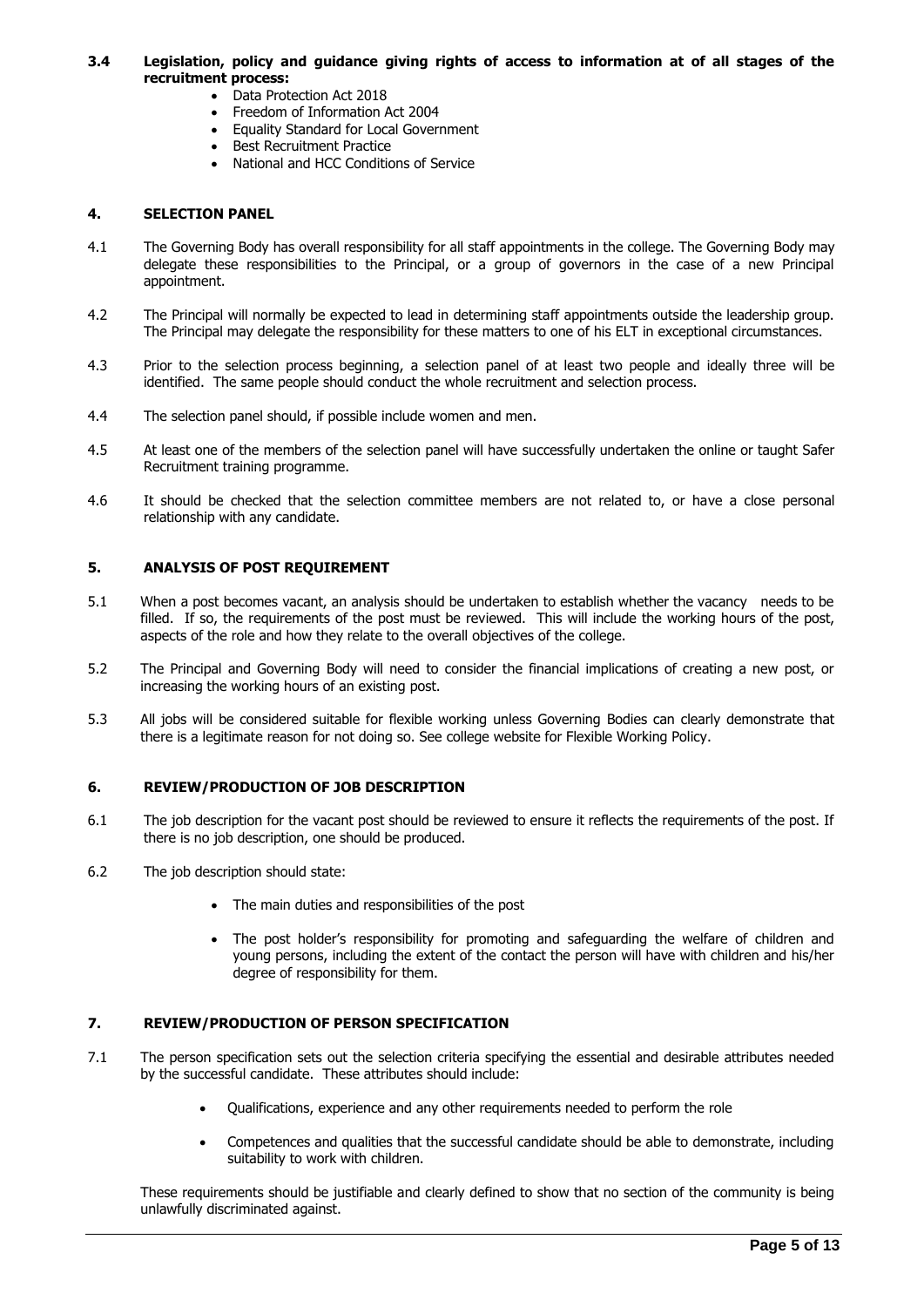7.2 Applicants should be made aware that these requirements will be tested and assessed during the selection process.

#### **8. NEW OR AMENDED POSTS**

8.1 Any amendments to teachers' job descriptions must be made in line with the conditions of service and the framework of professional standards for teachers as set out in the School Teachers' Pay and Conditions Document.

#### <span id="page-5-0"></span>**9 ADVERTISING THE POST**

#### **9.1 Where to Advertise**

- 9.1.1 All Principal and Vice Principal posts must be advertised as the Governing Body sees appropriate but, at the very least, should be advertised in a printed publication circulated throughout England and Wales. The advert will contain contact details of a named person for an informal discussion, address, telephone number and email address so that people can contact the college in the way that suits them best.
- 9.1.2 Consideration should be given to the most appropriate place to advertise the vacant post which may include professional journals, newspapers, community centres, local newsletters, websites (College/Devon Jobs) etc.

#### **9.2 Writing an Advertisement**

- 9.2.1 Advertisements should be appropriate, cost effective and non-discriminatory. They must:
	- be based on the details in the job description and the agreed selection criteria in the person specification;
	- avoid any gender, age or culturally specific language or implication, e.g. for teaching posts, wording specifically targeting Newly Qualified Teachers must not be used as this may imply that a younger person is required.
	- be clear and precise to attract applicants to seek more detail.
	- Include the statement: "We are committed to safequarding and promoting the welfare of **children and young people and expect all staff and volunteers to share this commitment."**
	- for schools in Special Measures, must state that applications from Newly Qualified Teachers will not be considered unless Ofsted has expressly stated that NQTs may be appointed;
	- give reasons for the appointment being temporary if the post being advertised is for a fixed term or temporary period.

An application pack will be sent out to anyone who enquires about the vacancy. This pack will include:

- covering letter or text containing interview dates
- person specification
- job description
- application form
- staffing information if appropriate
- proposed informal discussion/visit date

#### **10. SHORTLISTING**

10.1 All applicants should complete an application form (C.V.s on their own will not be accepted). Enquirers will be invited into the Honiton Community College for an informal discussion.

- 10.2 All application forms should be scrutinised to ensure that they are fully completed, and that the information provided is consistent and does not contain any discrepancies. Any anomalies or gaps in employment should be noted and taken up as part of the consideration of whether to shortlist the candidate.
- 10.3 Shortlisting will be undertaken by all the relevant members of staff.
- 10.3 Late applications should not generally be considered and not once shortlisting has commenced.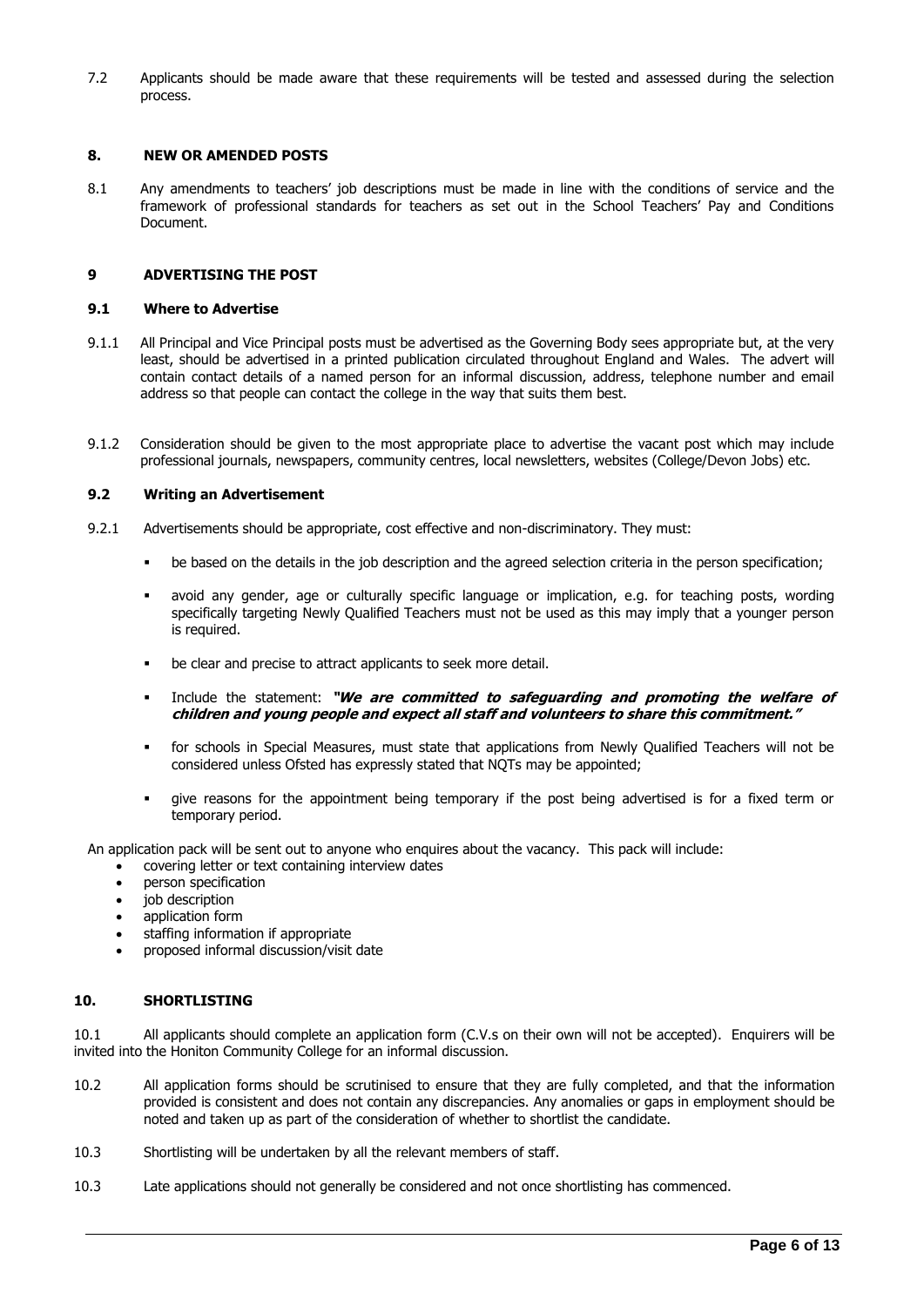- 10.4 Shortlisting must be made by reference to the essential, and if necessary, the desirable criteria detailed in the person specification.
- 10.5 It is unlawful to eliminate applicants from the shortlist on the grounds of:
	- disability;
	- gender;
	- pregnancy;
	- sexual orientation;
	- race:
	- marital status;
	- religion or belief;
	- age; or
	- 'spent convictions' unrelated to the job

other than where a Genuine Occupational Requirement and/or a Genuine Occupational Qualification apply. These are situations when it is possible to specify the sex, racial background, religion or sexual orientation of the person that you wish to carry out a role, or there is an objective justification for age discrimination.

- 10.6 The 2010 Equality Act also limits the circumstances when an employer can ask general health-related questions **before** a job offer has been made. Prior to making an offer of employment to an applicant, health-related questions must only be asked to help the employer to:
	- decide whether there is a duty to make any reasonable adjustments for the person to undertake any part of the assessment/selection process;
	- decide whether an applicant can carry out a function that is essential ("intrinsic") to the job once reasonable adjustments are in place;
	- monitor diversity among people making applications for jobs;
	- take positive action to assist people with disabilities;
	- be assured that a candidate has the disability where the job genuinely requires the jobholder to have a disability.

This means that applicants must not be asked, as a matter of course, to complete generic health questionnaires as part of the application process.

Confirmation letters will then be sent to successful applicants inviting them to attend an interview. The letter will contain when, where and how long the interview will be, who will be on the interview panel and any other methods of assessment. If necessary a map will be provided. Candidates will be advised as to what documents to bring with them and also if they have requested any specific arrangements for the interview.

# **11. REFERENCES**

- 11.1 The purpose of seeking references is to obtain objective and factual information to support the selection panel's decisions. They should always be sought and obtained directly from the referee, not via the candidate themselves.
- 11.2 For posts involving contact with children, young people or vulnerable adults, references covering the previous five years' employment history should be taken up on all short-listed candidates, including internal ones. These references should be obtained before interviews take place so that any issues of concern they raise can be explored further with the referee, if appropriate, and taken up with the candidate at interview. In exceptional circumstances it might not be possible to obtain references prior to interview, either because of delay on the part of the referee, or because a candidate strongly objects to their current employer being approached at that stage, but that should be the aim in all cases.

References should not request details about the candidate's sickness record or disability, in order to ensure that they comply with The Equality Act 2010. Further information regarding the candidate's sickness record should be obtained after interview, and for the successful candidate only.

- 11.3 References for candidates for posts not involving children, young people and vulnerable adults, should be obtained after interview, and for the successful candidate only. This is to comply with The Equality Act 2010, which prevents references being taken that require disability or sickness absence details to be provided prior to interview.
- 11.4 Full information on the best practice for references can be found as part of the Safeguarding Children and Safer Recruitment in Education document.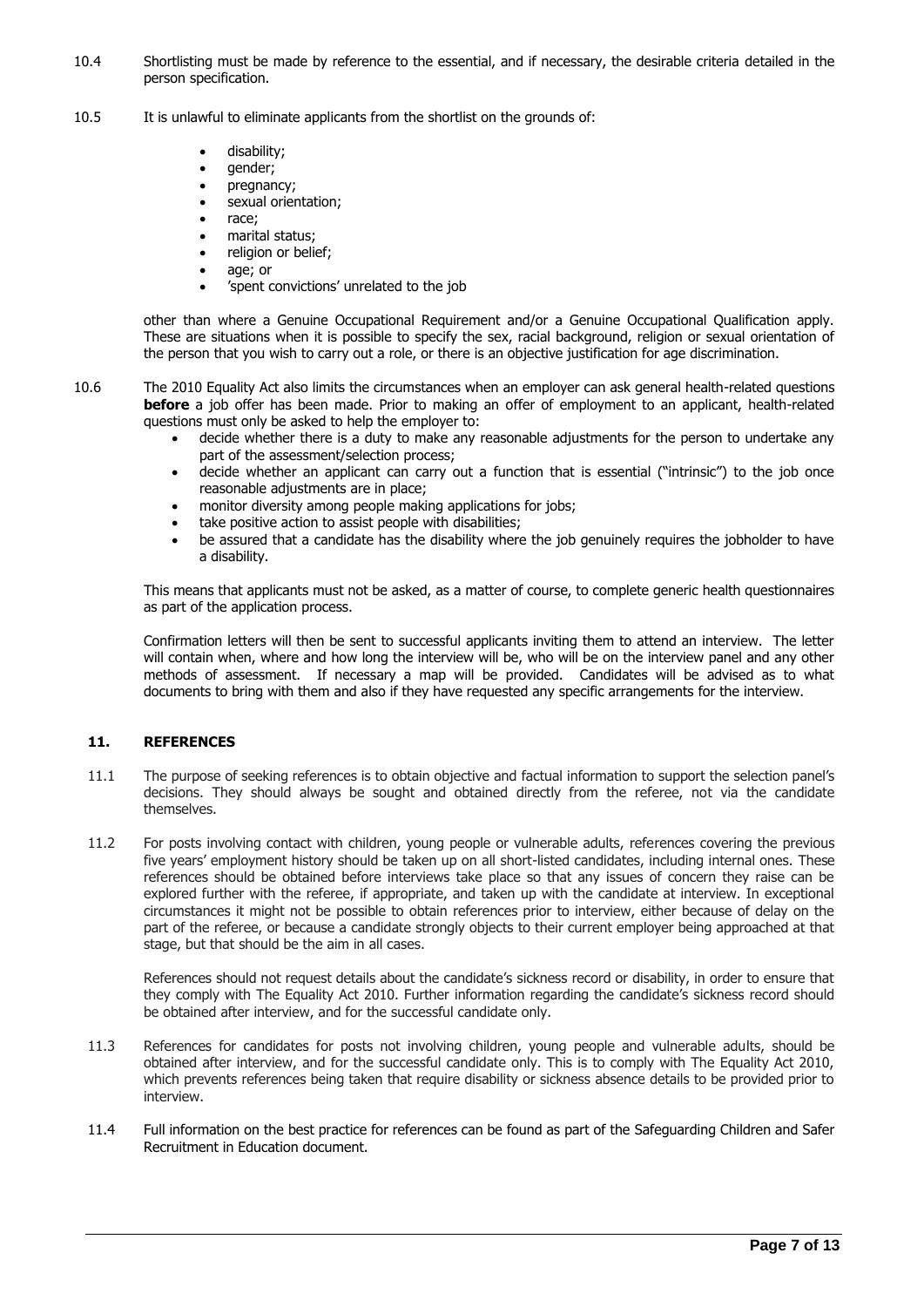#### **12. ASSESSMENT AND SELECTION**

12.1 Assessment and selection methods must be relevant, non-discriminatory and cost effective.

Appointments should be based on merit and the suitability of each candidate for the job, as evidenced against the person specification, and demonstrated by the selection methods. Selection methods must not disadvantage any particular group. All applicants must be treated in a consistent and a non-discriminatory manner.

12.2 Appropriate and effective selection tools and processes must be used. A range of selection methods should be considered in order to test candidates' suitability for the role. For example, teachers will be observed teaching as well as attending an interview.

Selection must be based on a formal structured interview except where this would place a disabled candidate at a substantial disadvantage.

All candidates should be notified in advance of test procedures.

12.3 **Pre-employment health enquiries** can only be made of applicants with disabilities for the specific purpose of allowing the employer to make reasonable adjustments to an assessment that is part of the recruitment process. Applicants must be contacted by the selection panel and informed of the selection process, and checks made of what 'reasonable' adjustments might be required to meet their needs.

#### **12.4 Interview**

#### **The interview panel will consist of a minimum of two staff members. A detailed record of the interview will be kept. Candidates will be told at interview when they can expect a decision.**

Each candidate should be asked:

- the same core set of questions and their answers fully noted. Answers should be probed further as appropriate;
- competency questions to assess personal behaviours towards safeguarding, with outcomes being fully recorded;
- for their form PO7 detailing their full criminal history, and discuss the circumstances of their declarations either at interview or in a separate meeting;

Questions about health must not be routinely asked until after an offer of employment has been made.

Explore the candidate's suitability to work with children as well as their suitability for the post.

Discrepancies or anomalies in the information candidates have provided should be queried and satisfactorily resolved.

#### **12.5 Decision making, feedback and offers of employment**

- When assessing candidates with disabilities, it is a requirement to consider their suitability on the basis that any reasonable adjustments that may be required have been made. Similarly, if special equipment is required the candidate's suitability must be evaluated on the basis that the equipment is in place.
- Each member of the selection panel should score each candidate at the end of each interview privately before the overall scores are agreed collectively and the best candidate chosen. If additional selection methods are used, these should be fed into the decision-making process at the end, and the candidate who best meets the selection criteria chosen.
- The selection panel should agree feedback for each candidate and record whether or not each candidate is suitable for appointment, even if not the first choice candidate.
- Offers of employment should not be made at interview.
- All candidates should be notified of the outcome of the interview as soon as possible. However, the selection panel should wait until the successful candidate has accepted the offer before informing unsuccessful candidates, unless they are clearly unsuitable for the post.
- All candidates must be offered feedback on their performance during the selection process and an explanation of the decision, if requested.
- The initial job offer to the successful candidate will normally be made verbally and followed up in writing within seven working days stipulating that appointment is subject to satisfactory employment checks of:
	- References
	- Medical fitness for successful candidate only
	- **Oualifications**
	- An enhanced DBS (Disclosure and Barring Service) check
	- Proof of identity and eligibility to work in the UK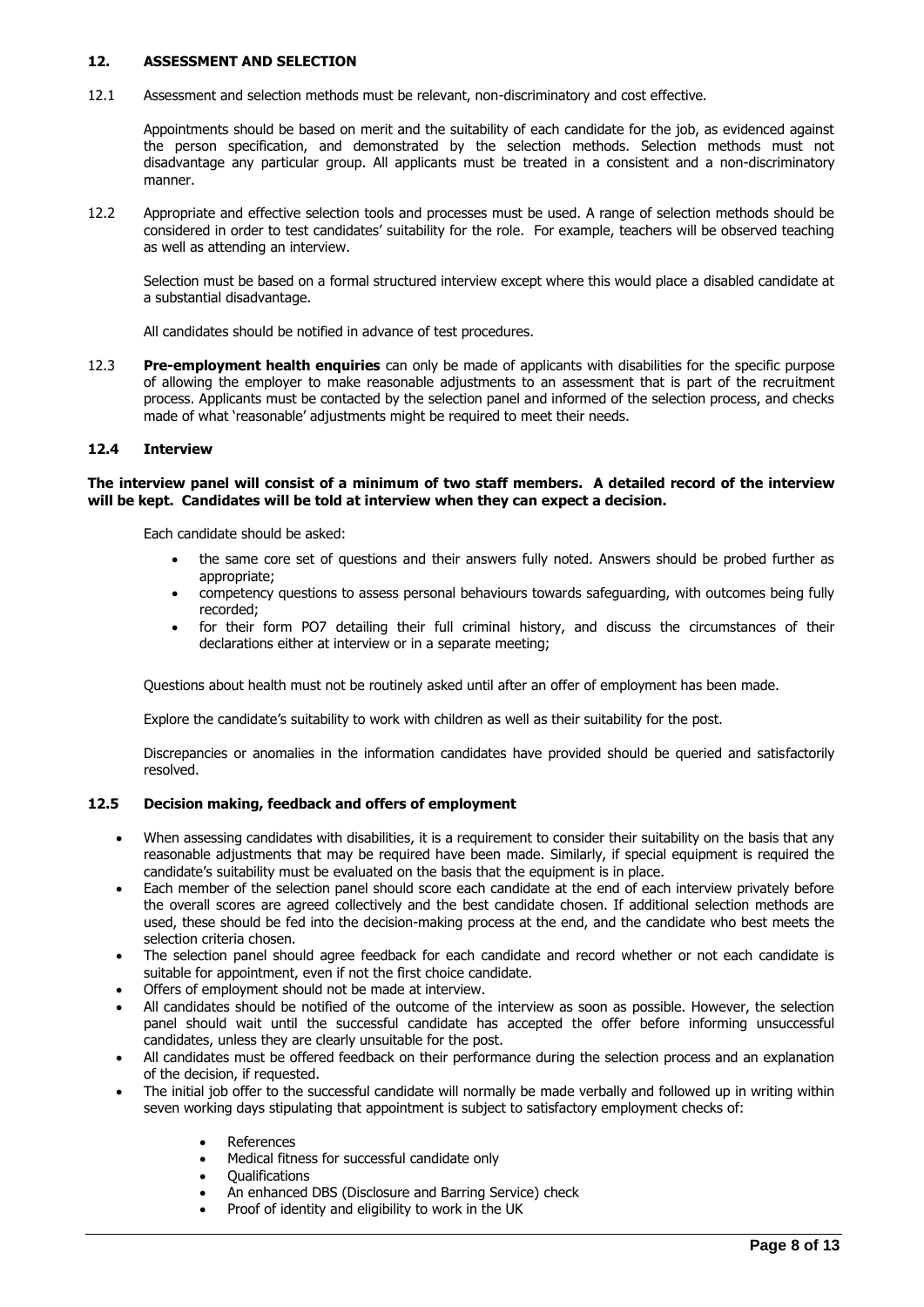• Membership of any appropriate professional body

Original documents should be produced and a copy of these should be taken and kept on the successful candidate's personal file.

All unsuccessful candidates will be offered feedback on their interviews.

#### **12.6 Records of interviews**

The college has a responsibility to maintain a central record for the complete recruitment process for a minimum of 6 months. The following should be recorded:

- assessment and selection criteria used (person specification);
- application of assessment and selection criteria (e.g. application form);
- interview and other selection method notes (e.g. question proformas, test results);
- reasons for decisions made;
- any additional information such as copies of qualifications, PO7 form etc.

All recruitment paperwork relating to the successful candidate must be retained and placed on his/her personal file.

Individuals are able to access all the paperwork relating to their recruitment process in accordance with the Freedom of Information Act.

## **13 ELIGIBILITY TO WORK IN THE UK**

- 13.1 Under the Immigration, Asylum and Nationality Act 2006 it is a criminal offence to employ someone without entitlement or permission to work in the UK. Section 15 of the Act requires all employers in the UK to make basic document checks on **every** person before they start work to help ensure that they do not employ illegal workers. Employers are also required to recheck documents at least every 12 months if the employee has timelimited leave to enter or remain in the UK. Employers incur a fine of up to £10,000 if they employ an illegal employee. A new offence of knowingly employing an illegal worker can incur an unlimited fine and/or up to two years' imprisonment.
- 13.2 To ensure that recruitment practices are not discriminatory, **all** short-listed applicants, regardless of their colour, race, nationality, or ethnic or national origin, must be asked to produce original documents as evidence of their right to work in the UK. For more information and guidance on appropriate documentation, please see 'Ensuring Eligibility to Work Guidance**'.**

#### **14 OVERSEAS TRAINED TEACHERS (OTTs)**

- 14.1 OTTs are allowed to work as unqualified teachers for a maximum of four years without the need to gain qualified teacher status (QTS).
- 14.2 A points-based system replaced the permit scheme for OTTs in November 2008. For full details on work permits and the points based system then please refer to section 4 in the Ensuring Eligibility to Work Guidance

#### <span id="page-8-0"></span>**15. APPOINTMENT**

- 15.1 An offer of appointment to the successful candidate should be conditional upon:
	- the receipt of at least two satisfactory references (if those have not already been received see section 11);
	- verification of the candidate's identity (original documentation must be seen and a copy taken);
	- where appropriate, a satisfactory Enhanced DBS Disclosure (before working unsupervised with children); • pre-employment health screening that is targeted, necessary and relevant to the job which has been
	- offered. • verification of qualifications (original documents must be seen and a copy retained);
	- verification of professional status where required e.g. GTC registration, QTS status (unless properly exempted), National Professional Qualification for Headship (NPQH);
	- (for teaching posts) verification of successful completion of statutory induction period (applies to those who obtained QTS after 7 May 1999);
	- (for non teaching posts) satisfactory completion of the probationary period
	- verification of the right to work in the UK (original documents must be seen and a copy retained section 13).
- 15.2 There is a statutory responsibility to give new employees written details of the main terms and conditions of employment within two months of appointment. This is known as the Statement of Particulars. Appropriate Statements of Particulars are available via SIMS.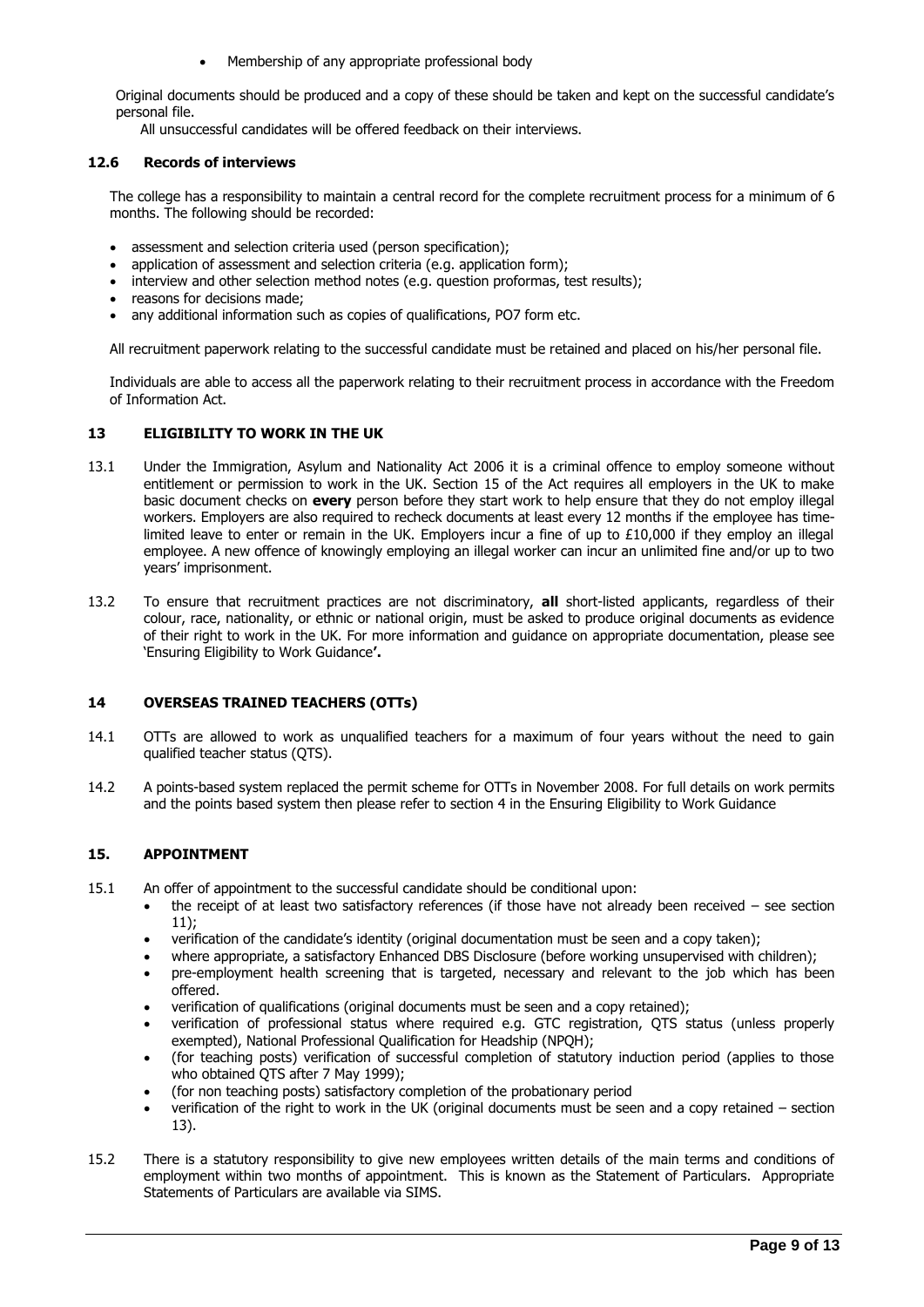- 15.3 The type of contract and the terms and conditions of employment must be clear and appropriate for the category of job and the needs of the service. If the contract is temporary the reason for this must be written in the contract. Examples of reasons for temporary appointments are available via SIMS.
- 15.4 All employment checks, including qualifications, DBS, identity and right to work in the UK must be placed on a central record at the college. Examples of these can be found on page 48 in the Safeguarding Children and Safer Recruitment in Education document. If any issues arise from a DBS disclosure, the employer will follow guidance from the DBS website.

# **16. INDUCTION**

16.1 The statutory induction process will be put in place for all new staff and will start on the first day of employment. A separate statutory programme for Newly Qualified Teachers exists and will be managed separately.

#### **17 PROBATIONARY PERIOD**

17.1 All staff should be monitored through a 6 month programme. The performance of new staff needs to be rigorously monitored during the probationary period with close attention being paid to learning needs and performance issues. (See Probationary Policy for School Support Staff on the college website).

#### <span id="page-9-0"></span>**18. VOLUNTEERS**

18.1 Recruitment of volunteers must be in line with this policy and all appropriate recruitment checks should be made on volunteers as would be done for substantive, fixed term and temporary staff.

#### **19. REMUNERATION**

- 19.1 It is normal policy for support staff to be appointed to the minimum of the grade. However, it is recognised that starting salaries may need to be offered above the minimum in certain circumstances, e.g. to take account of current salary levels, experience or qualifications
- 19.2 Teachers' remuneration must be in line with the School Teachers' Pay and Conditions Document.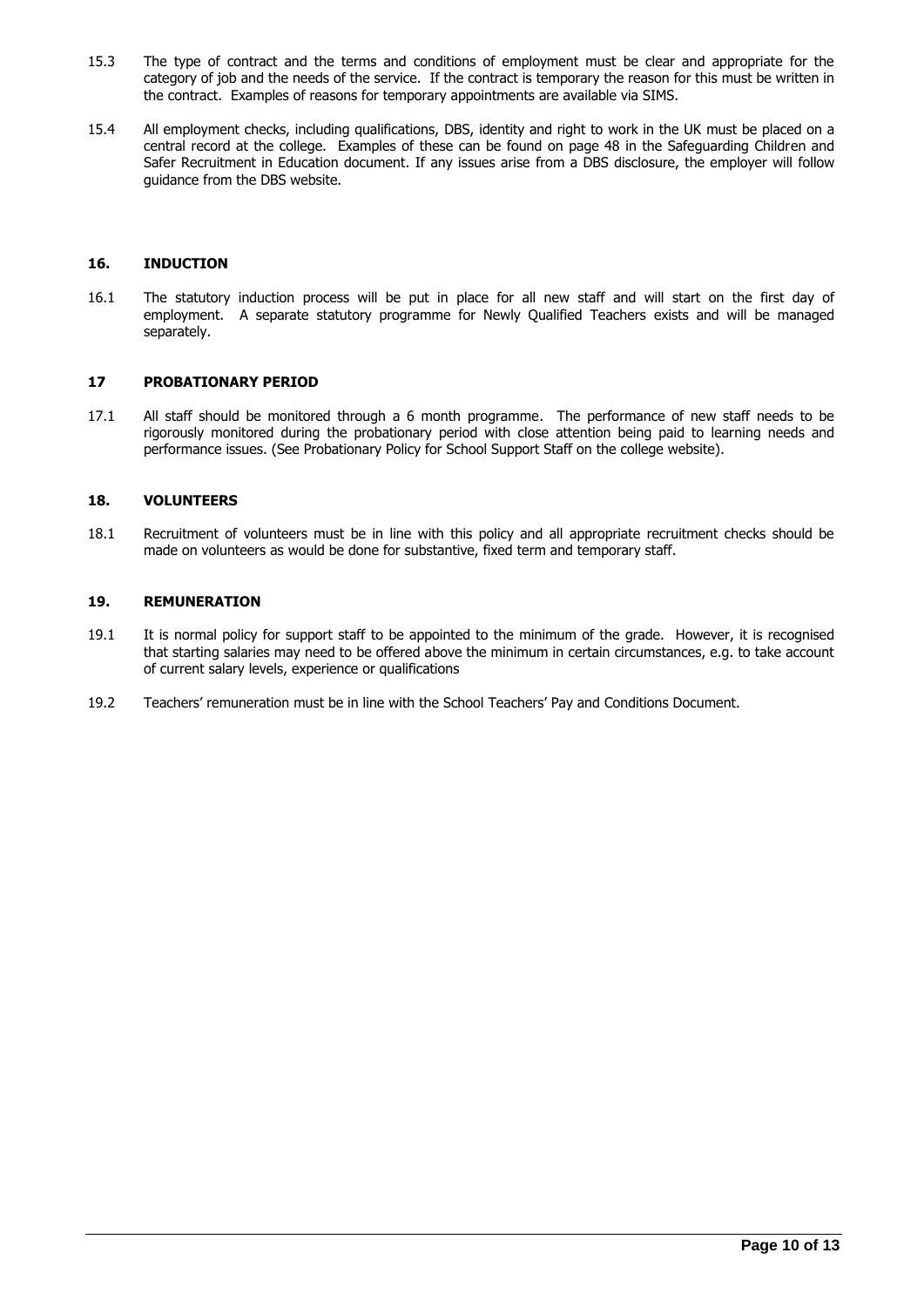

Managers are advised to use the HCC Recruitment Procedure checklist – Appendix 1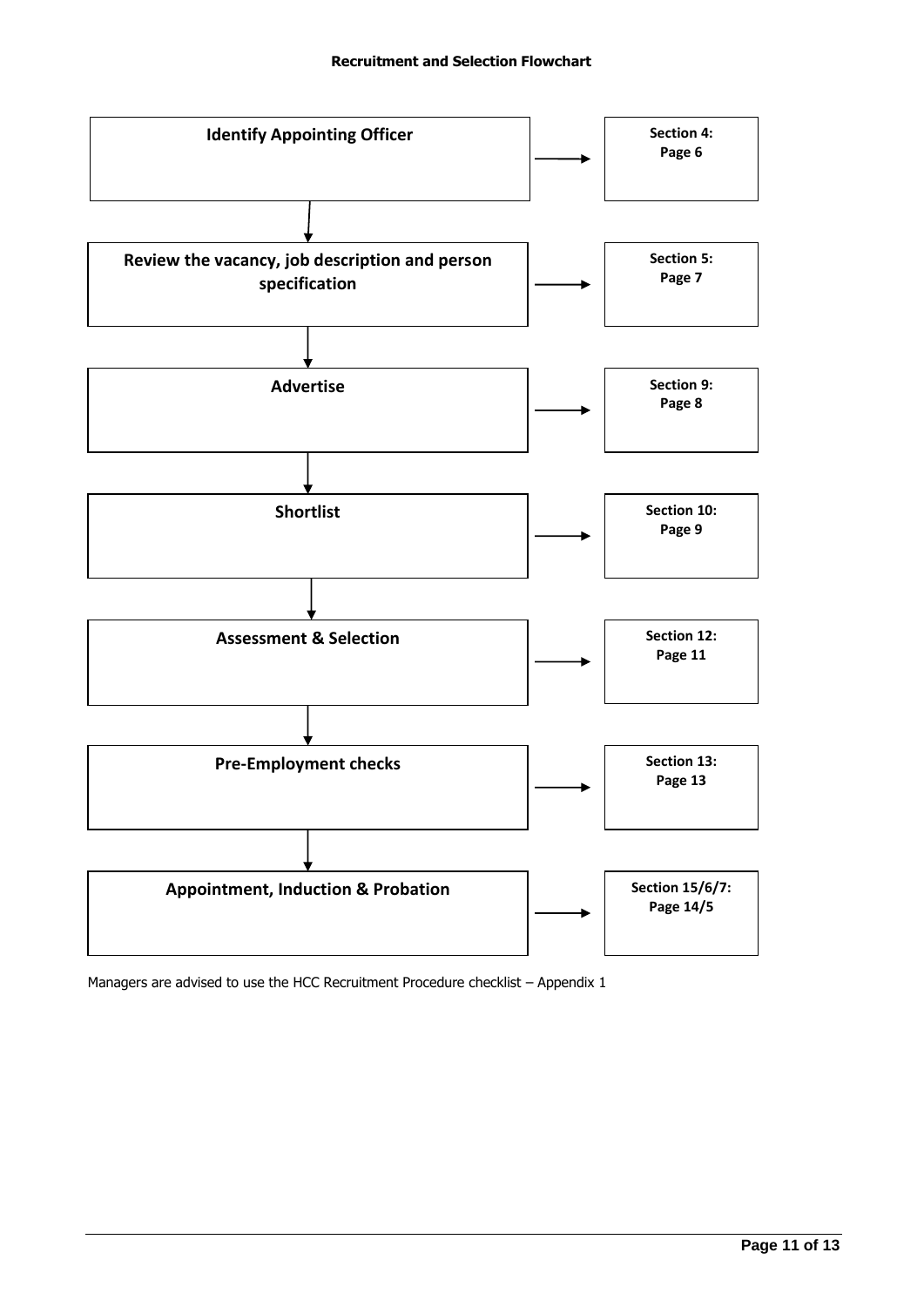

# **RECRUITMENT AND RETENTION CHECKLIST - Appendix 1**

| <b>ACTIVITY / STEP</b>                                    | <b>MANAGER</b>     | <b>ACTION COMPLETED</b> |
|-----------------------------------------------------------|--------------------|-------------------------|
|                                                           | <b>RESPONSIBLE</b> |                         |
|                                                           |                    |                         |
| PRE-INTERVIEW PLANNING                                    | <b>GSM</b>         |                         |
| Identify vacancy<br>٠                                     |                    |                         |
| Determine whether temporary or permanent post             |                    |                         |
| (consult with Principal / Director of Finance /           |                    |                         |
| Governors)                                                |                    |                         |
| Timeline for whole process agreed: two weeks for          |                    |                         |
| advert to be 'live', (informal visit date at beginning of |                    |                         |
| this application window) at least 5 days to shortlist,    |                    |                         |
| once shortlisting has taken place at least 7 days to      |                    |                         |
| send and receive references, candidates invited to        |                    |                         |
| interview at least 1 week prior to interview date         |                    |                         |
| Job description / Person specification prepared with<br>٠ |                    |                         |
| safeguarding elements incorporated                        |                    |                         |
| Interview panel agreed                                    |                    |                         |
|                                                           |                    |                         |
| Assessment methods and timetable agreed with              |                    |                         |
| reference to interview                                    |                    |                         |
| <b>ADVERTISING</b>                                        | <b>ELT</b>         |                         |
| Makes clear reference to Safeguarding children<br>٠       |                    |                         |
| Recruitment pack contains full details of role<br>٠       |                    |                         |
| description, covering letter, date(s) of interview,       |                    |                         |
| application form, Job Description and Personal            |                    |                         |
| Specification, setting information, details of informal   |                    |                         |
| visit prior to interview including dates.                 |                    |                         |
| APPLICATIONS AND SHORTLISTING                             | <b>ELT</b>         |                         |
| Job description and Person specification used as          |                    |                         |
| shortlisting criteria. Notes made and held to support     |                    |                         |
| decisions on shortlisting spreadsheet.                    |                    |                         |
| Any discrepancies, anomalies or gaps in employment        |                    |                         |
| are to be explored and accounted for during the           |                    |                         |
| interview and within references.                          |                    |                         |
| Shortlisted applicants informed about documentation       |                    |                         |
| required at interview.                                    |                    |                         |
| Detailed plan of the interview including dates and        |                    |                         |
| activities sent to shortlisted candidates. To be sent at  |                    |                         |
| least one week before interview date. Including           |                    |                         |
| candidate application process evaluation form.            |                    |                         |
| Applicants not shortlisted given feedback if              |                    |                         |
| requested.                                                |                    |                         |
| <b>REFERENCES</b>                                         | <b>ELT</b>         |                         |
| Associate staff positions' permission must be             |                    |                         |
| obtained to request references for current employer.      |                    |                         |
| On receipt, references should be checked for              |                    |                         |
| discrepancies and explored at interview as necessary.     |                    |                         |
| Questions left blank should be followed-up with           |                    |                         |